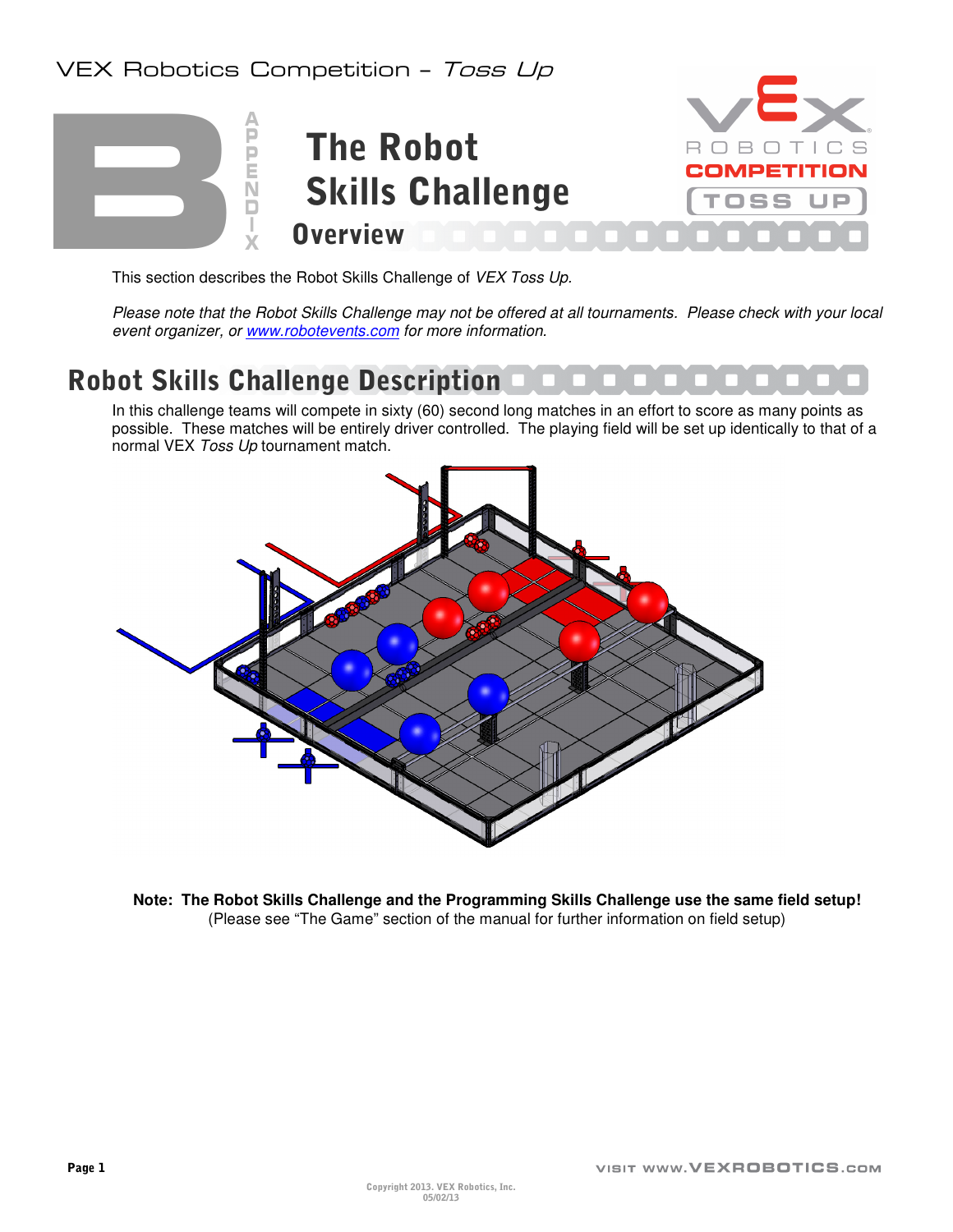# Robot Skills Challenge Definitions

Please note that all definitions from "The Game" section of the manual apply to the Robot Skills Challenge, unless otherwise specified.

Robot Skills Match – A Robot Skills Match consists of a sixty (60) second Driver Controlled Period. There is no Autonomous Period. Teams can elect to end their run early, however this will count as an official run.

Robot Skills Preload – The four (4) BuckyBalls each team must place on the field such that they are touching their Robot and/or their Alliance Starting Tile prior to each Match. Please note, only one BuckyBall may start on each Alliance Starting Tile. Thus each Alliance Starting Tile will have one BuckyBall, with the possibility of one of these BuckyBalls touching the Robot on the Alliance Starting Tile it begins the Robot Skills Match on.

### Robot Skills Challenge Rules

Please note that all rules from "The Game" section of the manual apply to the Robot Skills Challenge, unless otherwise specified.

**<RSC1>** At the beginning of each Robot Skills Match, the Robot must be placed such that it is touching any of the colored Alliance Starting Tiles, not touching any Scoring Objects other than those permitted by <RSC2>, and not touching any other foam field tiles or the Bump.

**<RSC2>** Prior to the start of each Robot Skills Match, each team will have four (4) BuckyBalls available as Robot Skills Preloads. A Scoring Object is considered to be legally preloaded if it is touching the Robot or the Alliance Starting Tile and not touching any other foam tiles or the Bump. Please note, only one BuckyBall may start on each Alliance Starting Tile. Thus each Alliance Starting Tile will have one BuckyBall, with the possibility of one of these BuckyBalls touching the Robot on the Alliance Starting Tile it begins the Robot Skills Match on.

**<RSC3>** Drivers and Coaches may interact with their robots as specified in <SG5> of Section 2 – The Game

**<RSC4>** In a Robot Skills Match, all Scoring Objects and Bars are considered to be the same color for purposes of any rules or definitions.

#### Robot Skills Challenge Scoring

#### **All scoring is the same as in a regular VEX Toss Up match.**

- A BuckyBall Scored in the Middle Zone is worth one (1) point
- A Large Ball Scored in the Middle Zone is worth one (1) point
- A BuckyBall Scored in the Goal Zone is worth two (2) points
- A Large Ball Scored in the Goal Zone is worth five (5) points
- A Bucky Ball Stashed in a Goal is worth five (5) points
- A Large Ball Stashed in a Goal is worth ten (10) points
- A Robot that is Low Hanging is worth five (5) points
- A Robot that is High Hanging is worth ten (10) points
- A Robot that is Hanging With A Ball is worth ten (10) additional points, on top of the points earned for **Hanging**